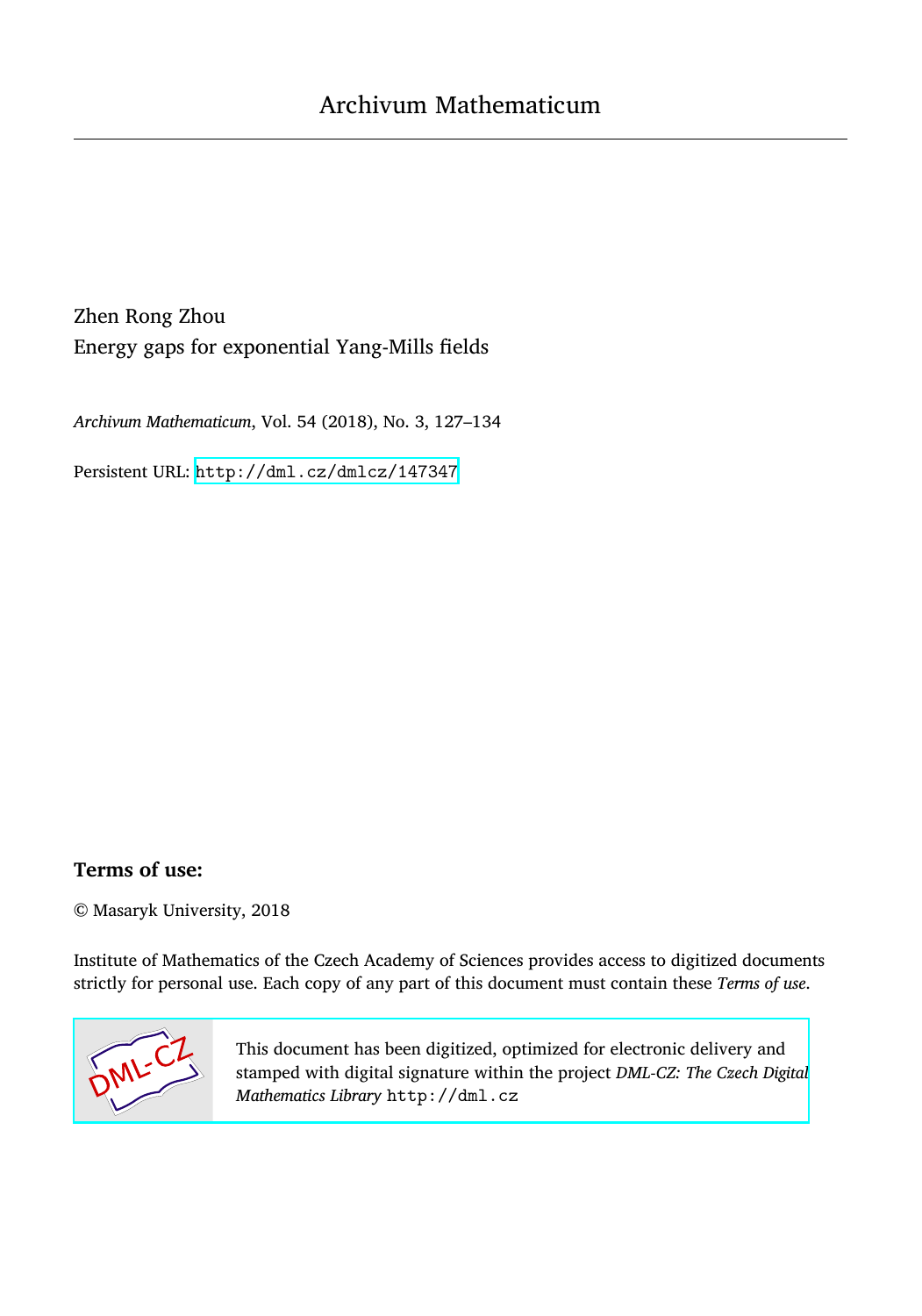## **ENERGY GAPS FOR EXPONENTIAL YANG-MILLS FIELDS**

Zhen-Rong Zhou

Abstract. In this paper, some inequalities of Simons type for exponential Yang-Mills fields over compact Riemannian manifolds are established, and the energy gaps are obtained.

#### 1. INTRODUCTION

Let *M* be an *m*-dimensional Riemannian manifold, *G* an  $r_0$ -dimensional Lie group, *E* a Riemannian vector bundle over *M* with structure group  $G$ ,  $\mathfrak{g}_E \subseteq \text{End}(E)$ the adjoint vector bundle, whose fiber type is g, the Lie algebra of *G*. We denote the space of  $\mathfrak{g}_E$ -valued *p*-forms by  $\Omega^p(\mathfrak{g}_E)$ . Let  $\nabla$  be a connection on *E*, then, the curvature  $R^{\nabla} \in \Omega^2(\mathfrak{g}_E)$  is defined by  $R^{\nabla}_{X,Y} = \nabla_X \nabla_Y - \nabla_Y \nabla_X - \nabla_{[X,Y]}$  for tangent vector fields *X*, *Y* on *M*.

Extend the connection  $\nabla$  into an exterior differential operator  $d^{\nabla} \colon \Omega^p(\mathfrak{g}_E) \to$  $\Omega^{p+1}(\mathfrak{g}_E)$  as follows: for each  $\omega \in \Omega^p(M)$  and  $\sigma \in \Omega^0(\mathfrak{g}_E)$ , let

$$
\mathrm{d}^{\nabla}(\omega\otimes\sigma)=\mathrm{d}\omega\otimes\sigma+(-1)^p\omega\wedge\nabla\sigma\,,
$$

and extend to all members of  $\Omega^p(\mathfrak{g}_E)$  by linearity.

When *G* is a subgroup of  $O(r_0)$ , the Killing form in **g** is negatively defined, and hence induces an inner product in  $\mathfrak{g}_E$ . This inner product and the Riemannian metric of *M* define an inner product  $\langle \cdot, \cdot \rangle$  in  $\Omega^p(\mathfrak{g}_E)$ . The exterior differential operator  $d^{\nabla} \colon \Omega^p(\mathfrak{g}_E) \to \Omega^{p+1}(\mathfrak{g}_E)$  has a formal adjoint operator  $\delta^{\nabla} \colon \Omega^{p+1}(\mathfrak{g}_E) \to \Omega^p(\mathfrak{g}_E)$ with respect to the  $L^2$ -inner product  $(\varphi, \psi) = \int_M \langle \varphi, \psi \rangle$ . Take a local orthonormal frame field  $\{e_1, \ldots, e_m\}$  on *M*. Then, for any  $\varphi \in \Omega^p(E)$  and any local tangent vector fields  $X_0, X_1, \ldots, X_n$  to M, we have

$$
(d^{\nabla}\varphi)_{X_0, X_1, ..., X_p} = \sum_{k=0}^p (-1)^k (\nabla_{X_k} \varphi)_{X_0, ..., \hat{X}_k, ..., X_p} ,
$$

$$
(\delta^{\nabla} \varphi)_{X_1, ..., X_{p-1}} = \sum_{k=1}^m (\nabla_{e_k} \varphi)_{e_k, X_1, ..., X_{p-1}} .
$$

<sup>2010</sup> *Mathematics Subject Classification*: primary 58E15; secondary 58E20.

*Key words and phrases*: exponential Yang-Mills field, energy gap.

Research supported by National Science Fundation of China No.10871149.

Received December 12, 2016. Editor J. Slovák.

DOI: [10.5817/AM2018-3-127](http://dx.doi.org/10.5817/AM2018-3-127)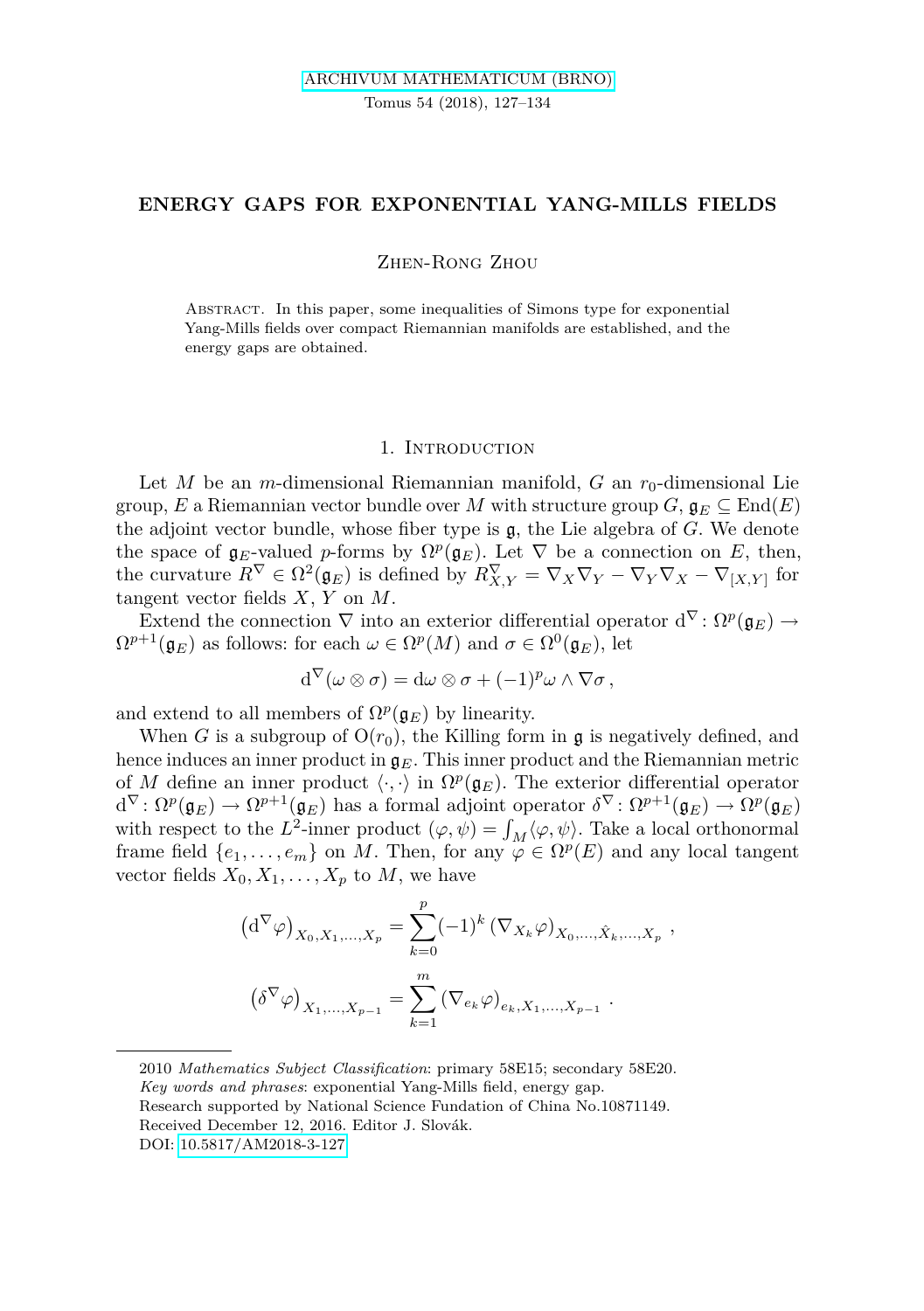The Laplacian acting on  $\Omega^p(\mathfrak{g}_E)$  is defined by  $\Delta^{\nabla} = \mathrm{d}^{\nabla} \circ \delta^{\nabla} + \delta^{\nabla} \circ \mathrm{d}^{\nabla} : \Omega^p(\mathfrak{g}_E) \to$  $\Omega^p(\mathfrak{g}_E)$ . If  $\varphi \in \Omega^p(\mathfrak{g}_E)$  satisfies  $\Delta^{\nabla}\varphi = 0$ , we call it a harmonic *p*-form with values in  $\mathfrak{g}_E$ .

Let  $\mathcal{C}_E$  be the collection of all metric connections on  $E$ , and fix a connection  $\nabla_0 \in \mathcal{C}_E$ . Then, any connection  $\nabla \in \mathcal{C}_E$  can be expressed as  $\nabla = \nabla_0 + A$ , where  $A \in \Omega^1(\mathfrak{g}_E)$ . The Yang-Mills functional is defined as: For  $\nabla \in \mathcal{C}_E$ ,

(1) 
$$
\mathcal{S}(\nabla) = \frac{1}{2} \int_M |R^{\nabla}|^2.
$$

A connection  $\nabla \in \mathcal{C}_E$  is called is a a Yang-Mills connection, if it is a critical point of the Yang-Mills functional, and the associated curvature tensor is called a Yang-Mills field.

The Euler-Lagrange equation of the Yang-Mills functional  $\mathcal{S}(\cdot)$  can be written as

$$
\delta^{\nabla} R^{\nabla} = 0 \, .
$$

Hence, by Bianchi identity  $d^{\nabla} R^{\nabla} = 0$ , a Yang-Mills field is a harmonic 2-form with values in  $\mathfrak{g}_E$ .

The following gap property for Yang-Mills fields is obtained in [\[2\]](#page-8-0):

<span id="page-2-2"></span>**Theorem 1.** Let  $R^{\nabla}$  be a Yang-Mills field on  $\mathbb{S}^m(m \geq 5)$  satisfying that

$$
||R^{\nabla}||_{L^{\infty}}^{2} \leq \frac{1}{2} {m \choose 2},
$$

*then*  $R^{\nabla} \equiv 0$ *.* 

Denote the Riemannian curvature operator of *M* by *R*, the Ricci operator by Ric. Let  $C = \text{Ric} \wedge I + 2R$ , where *I* is the identity transformation on *TM*, and define the Ricci-Riemannian curvature operator  $C \colon \Omega^2(\mathfrak{g}_E) \to \Omega^2(\mathfrak{g}_E)$  as follows: for  $\varphi \in \Omega^2(\mathfrak{g}_E)$  and *X*, *Y*, *Z*  $\in \Gamma(M)$ ,

(3) 
$$
\left(\mathcal{C}(\varphi)\right)_{X,Y} = \frac{1}{2} \sum \varphi_{e_j,C_{X,Y}(e_j)}.
$$

Here,

(4) 
$$
(\text{Ric }\wedge I)_{X,Y} = \text{Ric}(X) \wedge Y + X \wedge \text{Ric}(Y),
$$

and  $X \wedge Y$  is identified as a skew-symmetric linear transformation by

(5) 
$$
(X \wedge Y) (Z) = \langle X, Z \rangle Y - \langle Y, Z \rangle X.
$$

In the following, that  $C \geq \lambda$  means that  $\langle C(\varphi), \varphi \rangle \geq \lambda |\varphi|^2$  for each  $\varphi \in \Omega^2(\mathfrak{g}_E)$ . In [\[13\]](#page-8-1), an inequality of Simons type for Yang-Mills fields is obtained:

<span id="page-2-0"></span>**Theorem 2.** Let  $M^m$   $(m > 3)$  be a compact Riemannian manifold with  $C > \lambda$ . *Then, for each Yang-Mills field R*<sup>∇</sup>*, we have*

(6) 
$$
\int_M |\nabla R^{\nabla}|^2 \leq \int_M \Big(\frac{4(m-2)}{\sqrt{m(m-1)}}|R^{\nabla}| - \lambda\Big)|R^{\nabla}|^2.
$$

*If*  $m > 5$ *, the equality holds if and only if*  $R^{\nabla} = 0$ *.* 

<span id="page-2-1"></span>This inequality implies a gap property (see [\[13\]](#page-8-1)):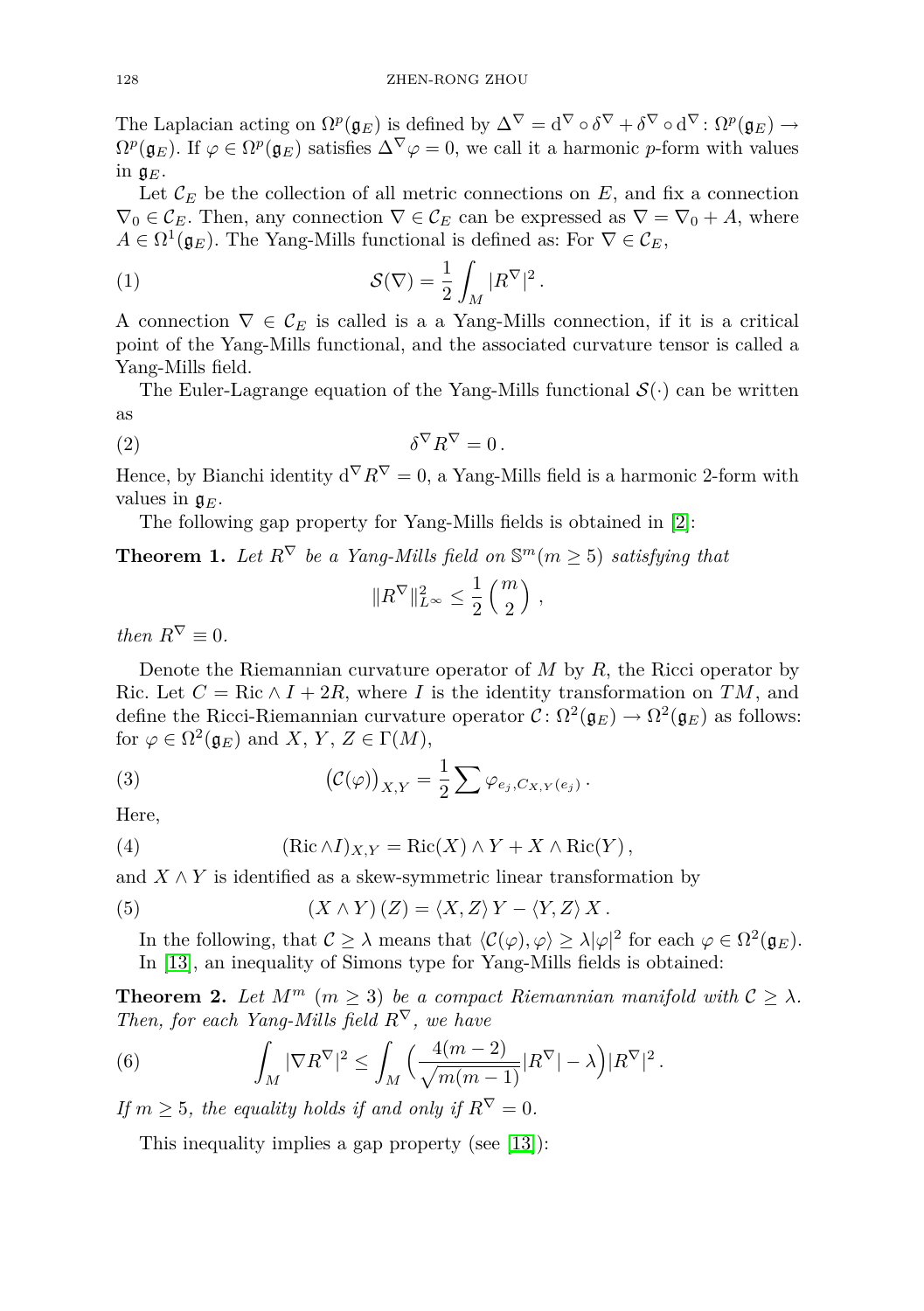**Corollary 3.** Let  $M^m$  and  $\lambda$  be as in Theorem [2,](#page-2-0)  $R^{\nabla} \in \Omega^2(\mathfrak{g}_E)$  be a Yang-Mills *field over M.* If  $m \geq 3$  and  $||R^{\nabla}||_{L^{\infty}}^2 < \frac{\lambda^2 m(m-1)}{16(m-2)^2}$ , then we have  $R^{\nabla} = 0$ *. If*  $m \geq 5$ *and*  $||R^{\nabla}||_{L^{\infty}}^2 \le \frac{\lambda^2 m(m-1)}{16(m-2)^2}$ , then we also have  $R^{\nabla} = 0$ .

When  $M = \mathbb{S}^m$ , we have  $\lambda = 2(m-2)$ . Therefore Corollary [3](#page-2-1) implies Theorem [1.](#page-2-2) A *p*-Yang-Mills functional is defined by  $\mathcal{S}_p(\nabla) = \frac{1}{p} \int_M |R^{\nabla}|^p$ , the critical points of which are called *p*-Yang-Mills connections, and the associated curvature tensors are called *p*-Yang-Mills fields. The article [\[4\]](#page-8-2) investegated the gaps of *p*-Yang-Mills fields of Euclidean and sphere submanifolds, and generalized the related results of [\[2\]](#page-8-0).

<span id="page-3-0"></span>**Theorem 4** (See [\[4,](#page-8-2) [13\]](#page-8-1)). Let  $M^m$  be a submanifold of  $\mathbb{R}^{m+k}$  or  $\mathbb{S}^{m+k}$ . If  $C \geq$  $2(m-2)$ , and if  $R^{\nabla}$  is a *p*-Yang-Mills field (*p* ≥ 2) with  $\|R^{\nabla}\|_{L^{\infty}}^2 \le \frac{1}{2} {m \choose 2}$  (*m* ≥ 5), *then we have*  $R^{\nabla} = 0$ .

Theorem [4](#page-3-0) is also a generalization of Theorem [1.](#page-2-2)

An exponential Yang-Mills functional is defined by  $S_e(\nabla) = \int_M \exp\left(\frac{|R^{\nabla}|^2}{2}\right)$  $\frac{(-1)}{2}$ , an exponential Yang-Mills connection is a critical point of S*e*, and an exponential Yang-Mills field is the curvature  $R^{\nabla}$  of an exponential Yang-Mills connection  $\nabla \in \mathcal{C}_E$ . The Euler-Lagrange equation of  $\mathcal{S}_e(\cdot)$  is

(7) 
$$
\delta^{\nabla} \Big[ \exp \Big( \frac{|R^{\nabla}|^2}{2} \Big) R^{\nabla} \Big] = 0 \, .
$$

Some  $L^2$ -energy gaps are obtained for four dimensional Yang-Mills fields, see for example  $[5, 6, 7, 11, 12]$  $[5, 6, 7, 11, 12]$  $[5, 6, 7, 11, 12]$  $[5, 6, 7, 11, 12]$  $[5, 6, 7, 11, 12]$  $[5, 6, 7, 11, 12]$  $[5, 6, 7, 11, 12]$  $[5, 6, 7, 11, 12]$  $[5, 6, 7, 11, 12]$  etc. The existence of  $L^{m/2}$ -energy gaps for Yang-Mills fields over *m*-dimensional compact or non-compact but complete Riemannian manifolds are verified independently under some non-positive curvature conditions in [\[15\]](#page-8-8) and [\[9\]](#page-8-9). P.M.N. Feehan prove an existence of *L m/*2 -energy gaps over compact manifolds without any curvature assumptions in  $[8]$ . Recently, we estimate the  $L^p$ -energy gaps for  $p \geq m/2$  over the unit sphere  $\mathbb{S}^m$  and the  $m/2$ -energy gaps over the hyperbolic space  $\mathbb{H}^m$  in [\[14\]](#page-8-11).

In this paper, we establish some inequalities of Simons type for exponential Yang-Mills fields over compact Riemannian manifolds. Then, we use these inequalities to obtain some energy gaps.

#### 2. Inequalities of Simons type for exponential Yang-Mills fields

Take a local orthornormal frame field  ${e_i}_{i=1,\dots,m}$  on *M*. We adopt the convention of summation, and let indices *i*, *j*, *k*, *l*, *u* run in  $\{1, \ldots, m\}$ .

For each  $\varphi \in \Omega^2(\mathfrak{g}_E)$ , let

(8) 
$$
\mathfrak{R}^{\nabla}(\varphi)_{X,Y} = \sum \left\{ [R^{\nabla}_{e_j,X}, \varphi_{e_j,Y}] - [R^{\nabla}_{e_j,Y}, \varphi_{e_j,X}] \right\}.
$$

Then, we have (see [\[2\]](#page-8-0))

(9) 
$$
\Delta^{\nabla} \varphi = \nabla^* \nabla \varphi + C(\varphi) + \Re^{\nabla} (\varphi),
$$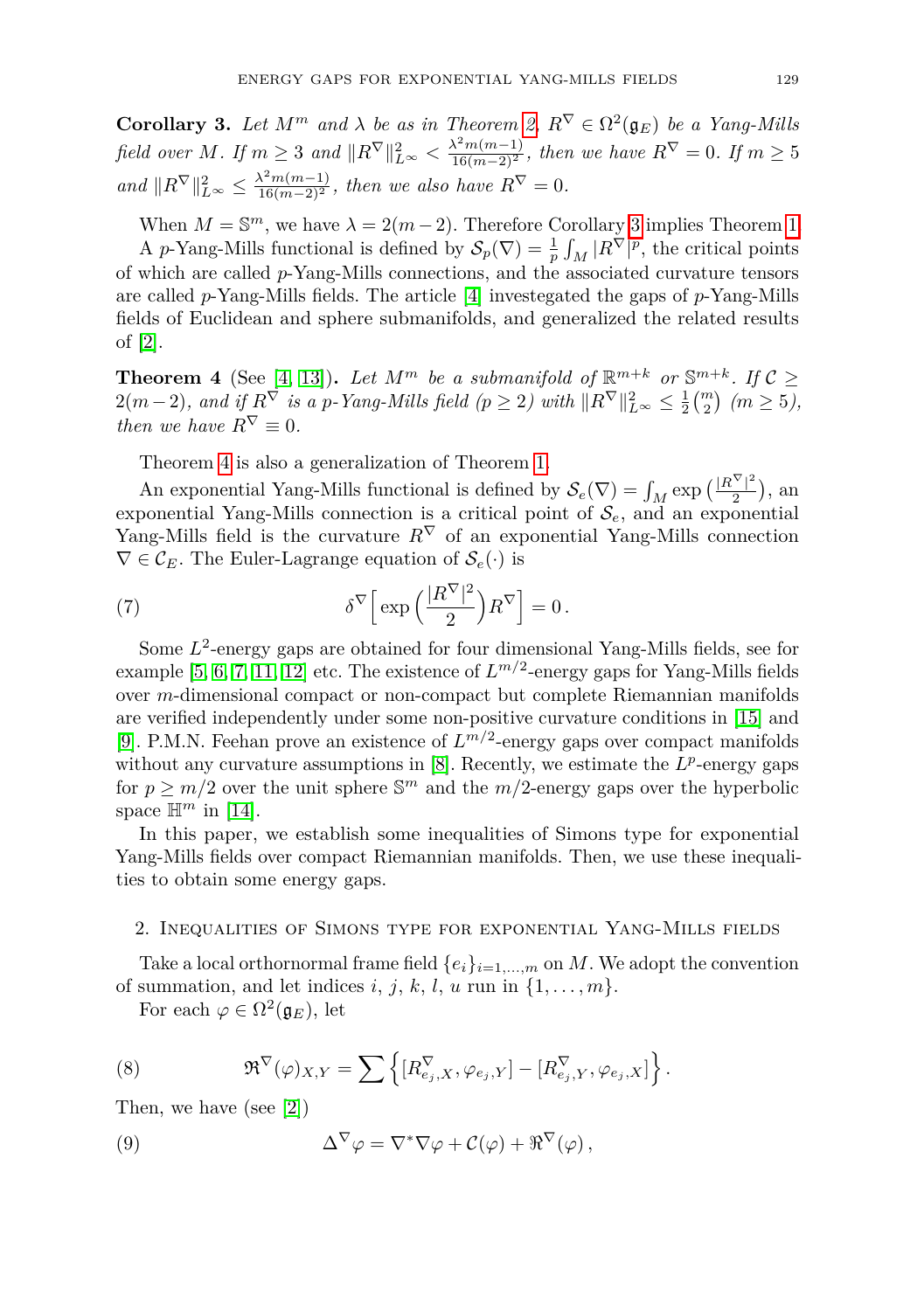where,  $\nabla^* \nabla = -\sum \nabla_{e_i} \nabla_{e_i} + \nabla_{D_{e_i}e_i}$  is the rough Laplacian (*D* is the Levi-Civita connection of *M*). Hence we have

(10) 
$$
\frac{1}{2}\Delta |\varphi|^2 = \langle \Delta^{\nabla} \varphi, \varphi \rangle - |\nabla \varphi|^2 - \langle C(\varphi), \varphi \rangle - \langle \Re^{\nabla} (\varphi), \varphi \rangle.
$$

By a straightforward calculation, we get

(11)  
\n
$$
\Delta \exp\left(\frac{|\varphi|^2}{2}\right) = -\exp\left(\frac{|\varphi|^2}{2}\right)|\varphi|^2|\nabla|\varphi||^2
$$
\n
$$
+\exp\left(\frac{|\varphi|^2}{2}\right)\left\langle\Delta^{\nabla}\varphi,\varphi\right\rangle - \exp\left(\frac{|\varphi|^2}{2}\right)|\nabla\varphi|^2
$$
\n
$$
-\exp\left(\frac{|\varphi|^2}{2}\right)\left\langle\mathcal{C}(\varphi),\varphi\right\rangle - \exp\left(\frac{|\varphi|^2}{2}\right)\left\langle\mathfrak{R}^{\nabla}(\varphi),\varphi\right\rangle.
$$

<span id="page-4-0"></span>Integrating both sides of [\(11\)](#page-4-0), we have

<span id="page-4-2"></span>**Lemma 5.** For each  $\varphi \in \Omega^2(\mathfrak{g}_E)$ , we have

$$
\int_{M} \exp\left(\frac{|\varphi|^2}{2}\right) |\nabla \varphi|^2 + \int_{M} \exp\left(\frac{|\varphi|^2}{2}\right) |\varphi|^2 |\nabla |\varphi||^2
$$
\n
$$
= \int_{M} \exp\left(\frac{|\varphi|^2}{2}\right) \langle \Delta^{\nabla} \varphi, \varphi \rangle
$$
\n(12)\n
$$
- \int_{M} \exp\left(\frac{|\varphi|^2}{2}\right) \langle \mathcal{C}(\varphi), \varphi \rangle - \int_{M} \exp\left(\frac{|\varphi|^2}{2}\right) \langle \Re^{\nabla} (\varphi), \varphi \rangle.
$$

<span id="page-4-3"></span>In [\[13\]](#page-8-1), we establish the following inequality:

<span id="page-4-1"></span>**Lemma 6.** *For*  $\varphi \in \Omega^2(\mathfrak{g}_E)$ *, let* 

(13) 
$$
\rho(\varphi) = \sum \langle [\varphi_{e_i, e_j}, \varphi_{e_j, e_k}], \varphi_{e_k, e_i} \rangle.
$$

*Then, we have*

(14) 
$$
|\rho(\varphi)| \leq \frac{4(m-2)}{\sqrt{m(m-1)}} |\varphi|^3.
$$

*If*  $m \geq 5$ *, the inequality is strict unless*  $\varphi = 0$ *.* 

Applying Lemma [6](#page-4-1) to Lemma [5,](#page-4-2) we can obtain the following inequality of Simons type for exponential Yang-Mills fields:

<span id="page-4-5"></span>**Theorem 7.** *Let*  $M^m$  ( $m \geq 3$ ) *be a Riemannian m-manifold, and*  $R^{\nabla}$  *be an exponential Yang-Mills field over*  $M^m$ *. If*  $C \geq \lambda$ *, then we have* 

<span id="page-4-4"></span>
$$
\int_M \exp\left(\frac{|R^{\nabla}|^2}{2}\right) |R^{\nabla}|^2 |\nabla|R^{\nabla}| \Big|^2 + \int_M \exp\left(\frac{|R^{\nabla}|^2}{2}\right) |\nabla R^{\nabla}|^2
$$
\n(15)\n
$$
\leq \int_M \left(\frac{4(m-2)}{\sqrt{m(m-1)}} |R^{\nabla}| - \lambda\right) \exp\left(\frac{|R^{\nabla}|^2}{2}\right) |R^{\nabla}|^2.
$$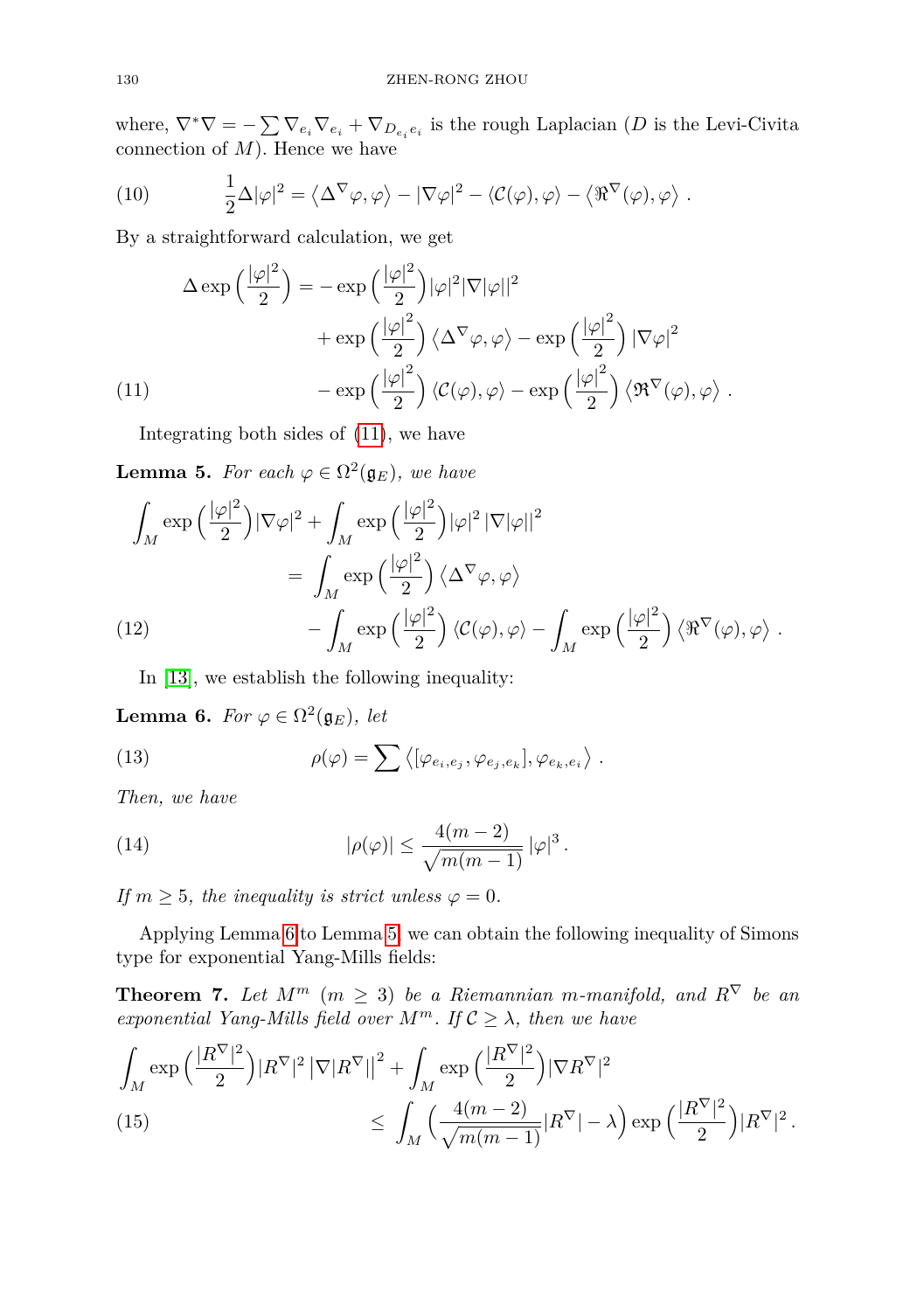Proof. By Bianchi identity, we have

$$
\int_M \exp\Big(\frac{|R^\nabla|^2}{2}\Big) \Big\langle \Delta^\nabla R^\nabla, R^\nabla\Big\rangle = \int_M \Big\langle \delta^\nabla R^\nabla, \delta^\nabla \Big(\exp\Big(\frac{|R^\nabla|^2}{2}\Big) R^\nabla\Big)\Big\rangle\,.
$$

Because  $R^{\nabla}$  is an exponential Yang-Mills fields, we have

$$
\int_M \exp\left(\frac{|R^{\nabla}|^2}{2}\right) \left\langle \Delta^{\nabla} R^{\nabla}, R^{\nabla} \right\rangle = 0.
$$

Hence by [\(12\)](#page-4-3) we have

$$
\int_{M} \exp\left(\frac{|R^{\nabla}|^2}{2}\right) |R^{\nabla}|^2 |\nabla|R^{\nabla}|^2 + \int_{M} \exp\left(\frac{|R^{\nabla}|^2}{2}\right) |\nabla R^{\nabla}|^2
$$
\n
$$
= -\int_{M} \exp\left(\frac{|R^{\nabla}|^2}{2}\right) \langle \mathcal{C}(R^{\nabla}), R^{\nabla} \rangle - \int_{M} \exp\left(\frac{|R^{\nabla}|^2}{2}\right) \langle \Re^{\nabla}(R^{\nabla}), R^{\nabla} \rangle
$$
\n(16)\n
$$
= -\int_{M} \exp\left(\frac{|R^{\nabla}|^2}{2}\right) \langle \mathcal{C}(R^{\nabla}), R^{\nabla} \rangle - \int_{M} \exp\left(\frac{|R^{\nabla}|^2}{2}\right) \rho(R^{\nabla}).
$$
\nIf  $\mathcal{C} > 0$ , then we get

If  $\mathcal{C} \geq \lambda$ , then we get

<span id="page-5-0"></span>(17) 
$$
- \int_M \exp\left(\frac{|R^{\nabla}|^2}{2}\right) \langle \mathcal{C}(R^{\nabla}), R^{\nabla} \rangle \leq -\lambda \int_M \exp\left(\frac{|R^{\nabla}|^2}{2}\right) |R^{\nabla}|^2.
$$

For  $m \geq 3$ , from Lemma [6](#page-4-1) we have

$$
-\frac{4(m-2)}{\sqrt{m(m-1)}}|R^{\nabla}|^3 \le \pm \rho(R^{\nabla}) \le \frac{4(m-2)}{\sqrt{m(m-1)}}|R^{\nabla}|^3.
$$

So we have

<span id="page-5-1"></span>(18) 
$$
- \int_M \exp\left(\frac{|R^{\nabla}|^2}{2}\right) \rho(R^{\nabla}) \le \frac{4(m-2)}{\sqrt{m(m-1)}} \int_M \exp\left(\frac{|R^{\nabla}|^2}{2}\right) |R^{\nabla}|^3.
$$

Hence from [\(17\)](#page-5-0) and [\(18\)](#page-5-1) we have [\(15\)](#page-4-4).

**Corollary 8.** *Let*  $M^m$  *(m \leq 3) be a Riemannian n-manifold, and*  $R^{\nabla}$  *be an exponential Yang-Mills field over*  $M^m$ *. If*  $C \geq \lambda$ *, then we have* 

(19) 
$$
\int_{M} \exp\left(\frac{|R^{\nabla}|^{2}}{2}\right) |\nabla R^{\nabla}|^{2} + 4 \int_{M} \left| \nabla \exp\left(\frac{|R^{\nabla}|^{2}}{4}\right) \right|^{2} \leq \int_{M} \left(\frac{4(m-2)}{\sqrt{m(m-1)}} |R^{\nabla}| - \lambda\right) \exp\left(\frac{|R^{\nabla}|^{2}}{2}\right) |R^{\nabla}|^{2} .
$$

<span id="page-5-2"></span>**Proof.** Because

$$
\begin{split} \int_{M}\exp&\Big(\frac{|R^{\nabla}|^2}{2}\Big)|R^{\nabla}|^2\left|\nabla|R^{\nabla}|\right|^2\\ &=\int_{M}\exp\Big(\frac{|R^{\nabla}|^2}{2}\Big)\Big|\nabla\frac{|R^{\nabla}|^2}{2}\Big|^2=4\int_{M}\left|\nabla\exp\Big(\frac{|R^{\nabla}|^2}{4}\Big)\right|^2, \end{split}
$$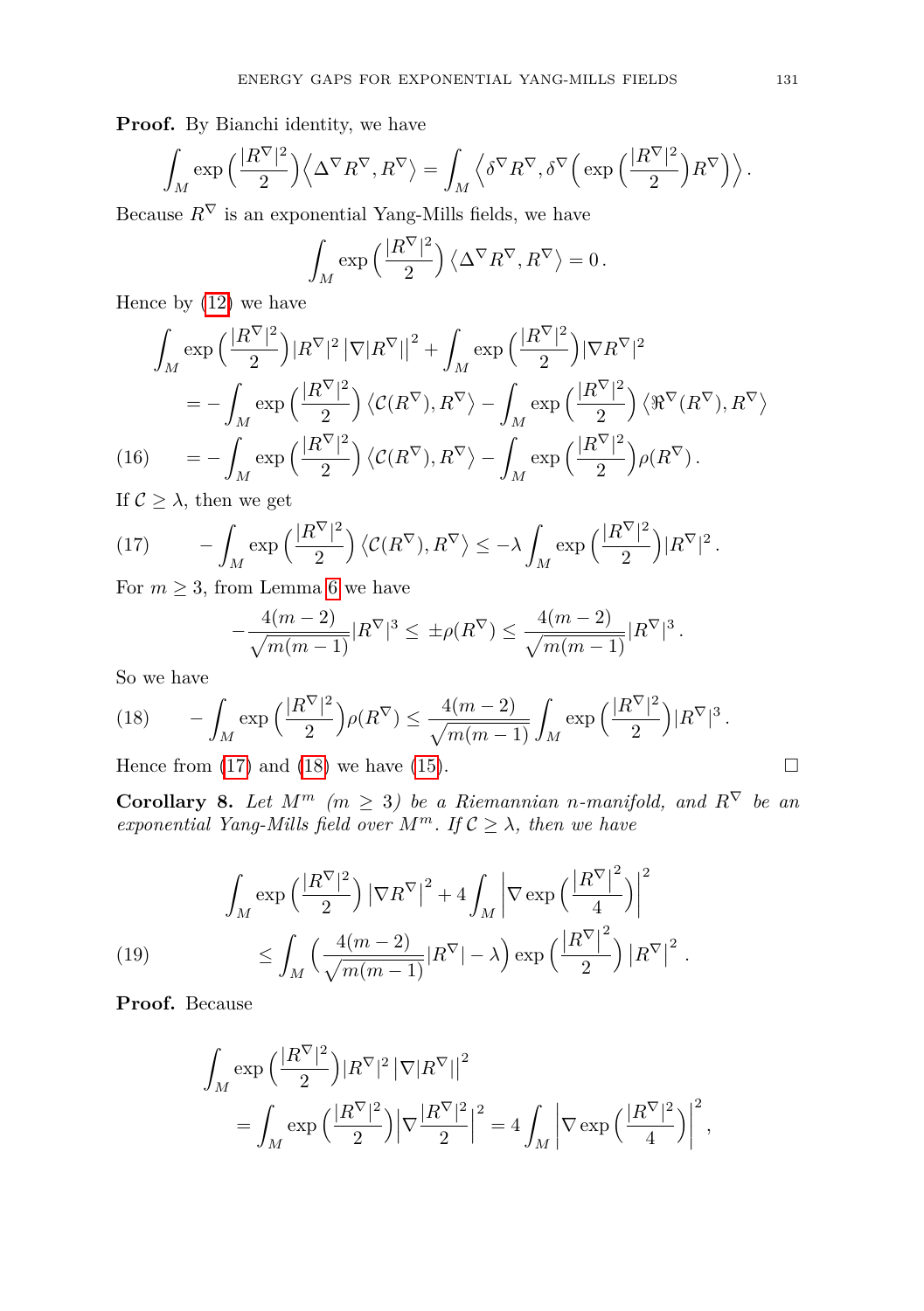then, from [\(15\)](#page-4-4) we have

<span id="page-6-0"></span>(20) 
$$
4 \int_M \left| \nabla \exp\left(\frac{|R^{\nabla}|^2}{4}\right) \right|^2 + \int_M \exp\left(\frac{|R^{\nabla}|^2}{2}\right) |\nabla R^{\nabla}|^2
$$

$$
\leq \int_M \left( \frac{4(m-2)}{\sqrt{m(m-1)}} |R^{\nabla}| - \lambda \right) \exp\left(\frac{|R^{\nabla}|^2}{2}\right) |R^{\nabla}|^2.
$$

 $\frac{1}{2}$   $|\nabla R^{\nabla}|^2 \ge |\nabla |R^{\nabla}|$  $^2$  and [\(20\)](#page-6-0) we get [\(19\)](#page-5-2). By Theorem [7,](#page-4-5) we have

**Corollary 9.** *Let*  $M^m$  *(m \ine 3) be a Riemannian m-manifold, and*  $R^{\nabla}$  *be an exponential Yang-Mills field over*  $M^m$ *. Suppose that*  $C \geq \lambda$ *. Then, if*  $||R^{\nabla}||_{L^{\infty}}^2 \leq$  $\frac{m(m-1)\lambda^2}{16(m-2)^2}$ , we have  $\nabla R^{\nabla} = 0$ . Especially, on  $\mathbb{S}^m$ , if  $\|R^{\nabla}\|_{L^{\infty}}^2 < \frac{1}{2} \binom{m}{2}$ , we have  $R^{\nabla}=0.$ 

### 3. Energy gaps for exponential Yang-Mills fields

Let  $M^m$  be an *m*-dimensional compact Riemannian manifold. We say that the *q*-Sobolev inequality holds on  $M^m$  with  $k_1, k_2$  if for all  $u \in C^\infty(M^m)$  we have

(21) 
$$
\|\nabla u\|_2^2 \ge k_1 \|u\|_q^2 - k_2 \|u\|_2^2.
$$

On the unit sphere  $\mathbb{S}^m$ , the following Sobolev inequality holds (see [\[1,](#page-8-12) [10\]](#page-8-13)): for  $2 \leq q \leq 2m/(m-2)$ ,

(22) 
$$
||u||_q^2 \le \frac{q-2}{m\omega_m^{1-2/q}} ||\nabla u||_2^2 + \frac{1}{\omega_m^{1-2/q}} ||u||_2^2,
$$

where  $\omega_m$  is the volume of the unit sphere  $\mathbb{S}^m$ . Hence we have

**Lemma 10.** On  $\mathbb{S}^m$ , for  $2 < q \leq 2m/(m-2)$ , the *q*-Sobolev inequality holds with  $k_1 = \frac{m\omega_m^{1-2/q}}{q-2}, k_2 = \frac{m}{q-2}.$ 

Denote

$$
d_{a,m,r} = \min\left\{k_1, \frac{k_1 a}{k_2}\right\},\,
$$

where  $\frac{1}{r} + \frac{1}{q} = 1$ . In [\[14\]](#page-8-11), we prove the following

<span id="page-6-1"></span>**Lemma 11.** *Let T be a tensor over a compact Riemannian manifold M<sup>m</sup> where the* 2*q-Sobolev inequality holds with*  $k_1$ ,  $k_2$  *for*  $2 < 2q \le \frac{2m}{m-2}$ *. Assume that there exist a positive constant a and a function f on M, such that*

(23)  $\|\nabla |T|\|_2^2 \leq -a \|T\|_2^2 + \|f|T|^2\|_1.$ 

*If*  $||f||_r < d_{a,m,r}$ *, then we have*  $T = 0$ *, where*  $r = \frac{q}{q-1} \ge \frac{m}{2}$ *.* 

<span id="page-6-2"></span>**Theorem 12.** Let  $M^m(m \geq 3)$  be a compact Riemannian manifold with  $C \geq \lambda > 0$ , *where* 2*q-Sobolev inequality holds with*  $k_1$  *and*  $k_2$  *for*  $2 < 2q \le \frac{2m}{m-2}$ *. Suppose that*  $R^{\nabla}$ 

*is an exponential Yang-Mills field over M. If*  $\|R^{\nabla} \exp\left(\frac{|R^{\nabla}|^2}{2}\right)$  $\frac{\left|\sqrt{\frac{N}{2}}\right|^2}{2}\Big|\Big|_r < \frac{\sqrt{m(m-1)}}{4(m-2)}d_{\lambda,m,r},$ *then we have*  $R^{\nabla} = 0$ *, where*  $r = \frac{q}{q-1} \ge \frac{m}{2}$ *.* 

$$
\Box
$$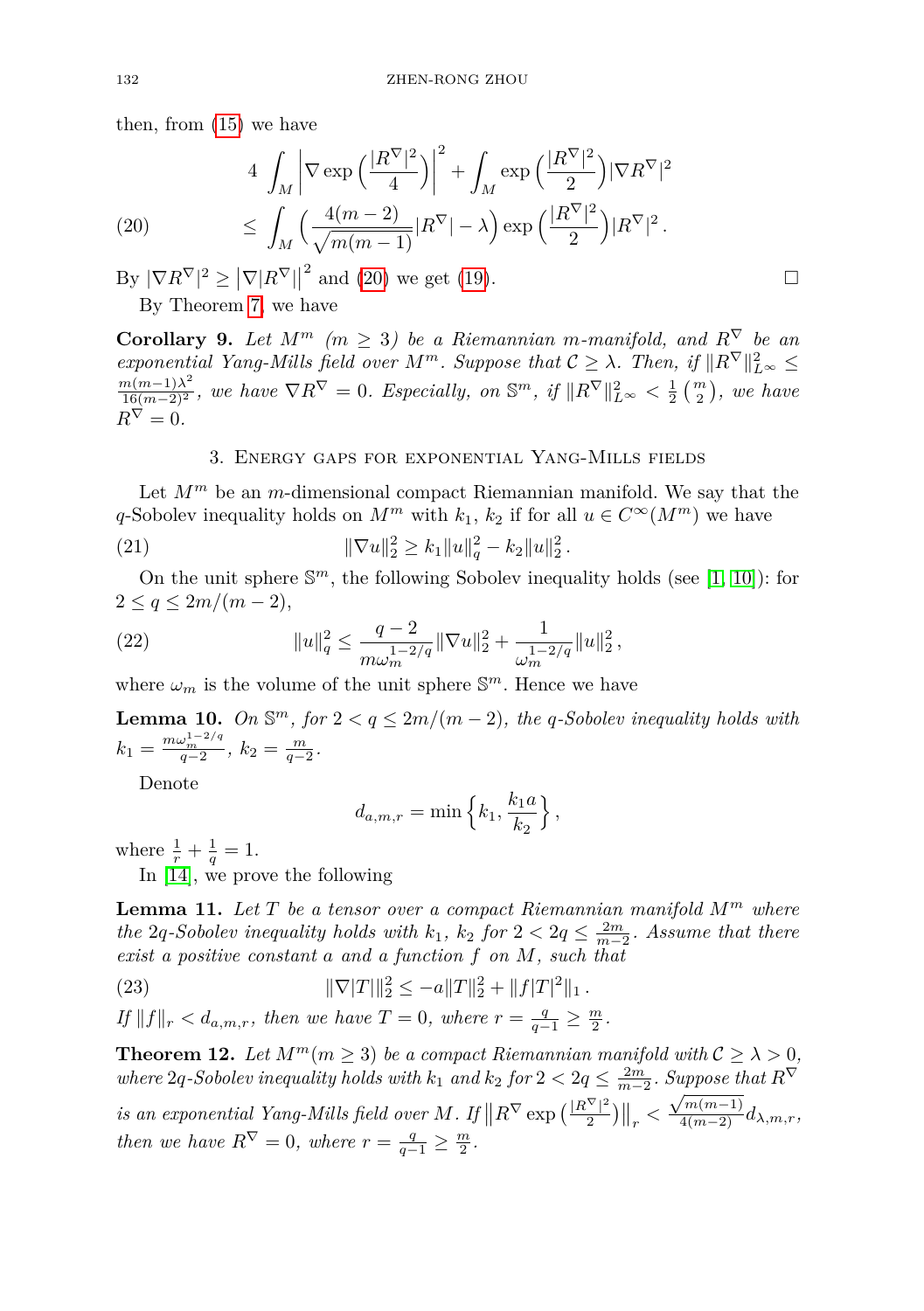**Proof.** By [\(19\)](#page-5-2) we have

$$
\int_M \left|\nabla |R^{\nabla}|\right|^2 \leq \int_M \left(\frac{4(m-2)}{\sqrt{m(m-1)}}|R^{\nabla}| - \lambda\right) \exp\left(\frac{|R^{\nabla}|^2}{2}\right) |R^{\nabla}|^2.
$$

Let  $u = |R^{\nabla}|$ , then

$$
\int_M |\nabla u|^2 \le \int_M \left(\frac{4(m-2)}{\sqrt{m(m-1)}}u - \lambda\right) \exp\left(\frac{u^2}{2}\right)u^2.
$$

So, we have

$$
\int_M |\nabla u|^2 \le \int_M \left( \frac{4(m-2)}{\sqrt{m(m-1)}} u \exp\left(\frac{u^2}{2}\right) u^2 - \lambda \exp\left(\frac{u^2}{2}\right) u^2 \right)
$$
  

$$
\le \int_M \left( \frac{4(m-2)}{\sqrt{m(m-1)}} u \exp\left(\frac{u^2}{2}\right) u^2 - \lambda u^2 \right)
$$
  

$$
= \int_M \left( \frac{4(m-2)}{\sqrt{m(m-1)}} u \exp\left(\frac{u^2}{2}\right) - \lambda \right) u^2
$$

i.e.  $\int_M |\nabla u|^2 \leq \int_M fu^2 - \lambda \int_M u^2$ , where  $f = \frac{4(m-2)}{\sqrt{m(m-2)}}$  $\frac{4(m-2)}{m(m-1)}$ *u* exp  $\left(\frac{u^2}{2}\right)$  $\frac{u^2}{2}$ ). Then by Lemma [11](#page-6-1) we can get the theorem.

**Corollary 13.** Suppose that  $R^{\nabla}$  is an exponential Yang-Mills field over  $\mathbb{S}^m$  ( $m \geq$ 3)*. If*

$$
\left\| R^{\nabla} \exp\left(\frac{|R^{\nabla}|^2}{2}\right) \right\|_r < \frac{\sqrt{m(m-1)}}{4(m-2)} \omega_m^{\frac{1}{r}} \min\left\{ \frac{m(r-1)}{2}, 2(m-2) \right\}
$$

*then, we have*  $R^{\nabla} = 0$ *, where*  $r \geq \frac{m}{2}$ *.* 

**Proof.** On  $\mathbb{S}^m$ ,  $\lambda = 2(m-2)$ , and the 2*q*-Sobolev inequality holds for  $2 < 2q \leq \frac{2m}{m-2}$ *m*−2 with  $k_1 = \frac{n\omega_m^{1-2/2q}}{2q-2} = \frac{m(r-1)}{2}$  $\frac{(n-1)}{2}\omega_m^{1/r}, k_2 = \frac{m}{2q-2} = \frac{m(r-1)}{2}$  $\frac{r-1}{2}$ . By a straightforward calculation, we get

(24) 
$$
d_{2(m-2),m,r} = \omega_m^{1/r} \min \left\{ \frac{m(r-1)}{2}, 2(m-2) \right\}
$$

and

$$
d_{2(m-2),m,\infty} = 2(m-2).
$$

Then by Theorem [12,](#page-6-2) if

$$
\left\| R^{\nabla} \exp \left( \frac{|R^{\nabla}|^2}{2} \right) \right\|_r < \frac{\sqrt{m(m-1)}}{4(m-2)} d_{2(m-2),m,r},
$$

then we have  $R^{\nabla} = 0$ .

Especially, if

$$
\left\|R^{\nabla}\exp\left(\frac{|R^{\nabla}|^2}{2}\right)\right\|_{\infty}<\frac{\sqrt{m(m-1)}}{4(m-2)}d_{2(m-2),m,\infty}=\frac{\sqrt{m(m-1)}}{2}\,,
$$
 we have  $R^{\nabla}=0.$